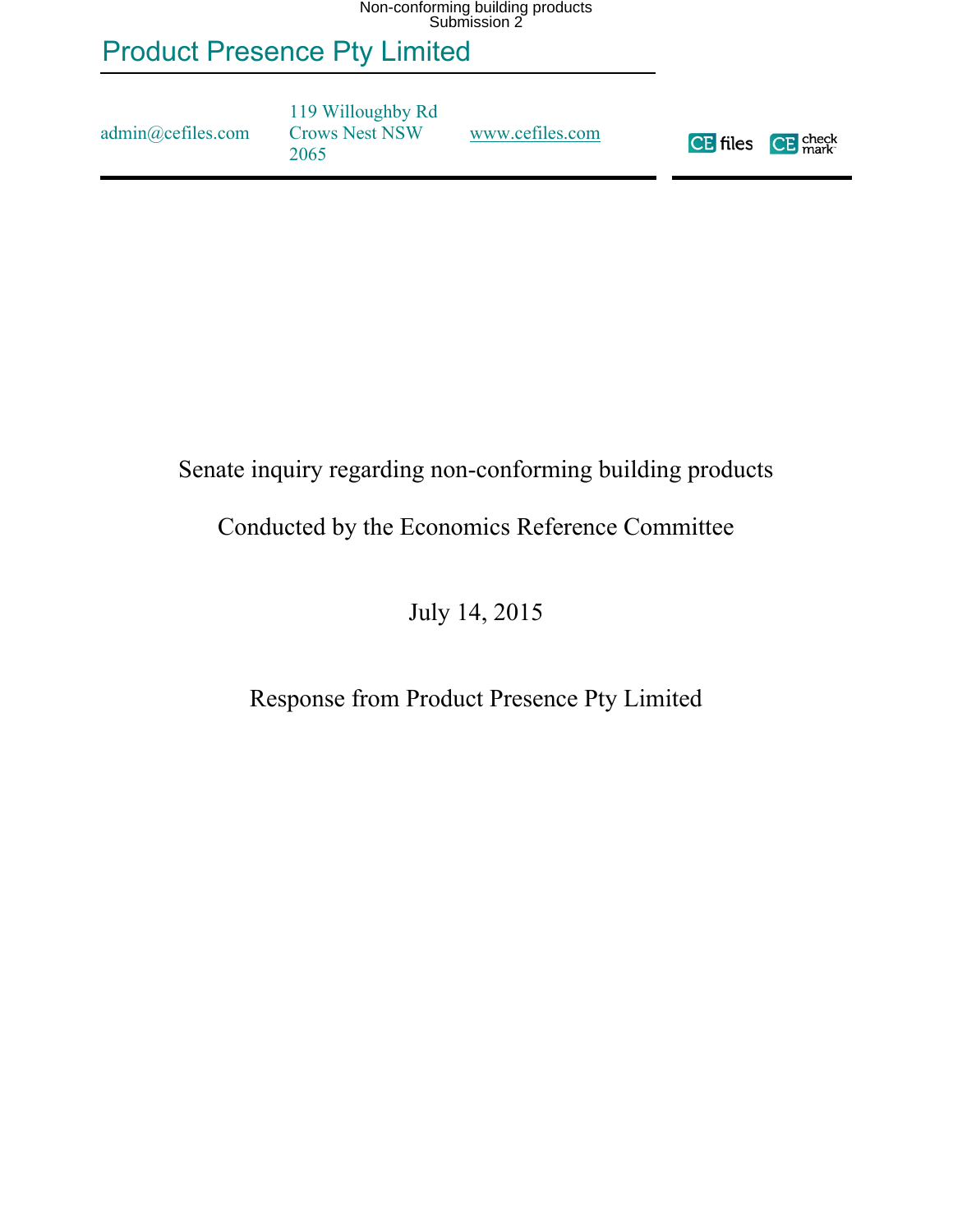July 14, 2015

Senate inquiry regarding non-conforming building products to be conducted by the Economics Reference Committee.

#### [economics.sen@aph.gov.au](mailto:economics.sen@aph.gov.au)

Product Presence Pty Limited welcomes the opportunity to provide input into this inquiry, as notified by Housing Industry of Australia [HIA] media release date June 23, 2015 entitled 'Senate Inquiry into Non-conforming Building Products Gets Green Light from Housing Industry'.

Under the terms of reference Product Presence will respond to:

(c), (ii), Independent verification and assessment systems

Our response also supports the following points:

(c), (i), Policing and enforcement of existing regulations and (c), (iii), Surveillance and screening of imported building products

1. Introduction:

It is understood that a central product registration system (database) would be required to address the problem of non-conforming building products. We recognise this forms a necessary part of the overall terms of reference and supports compliance enforcement.

In our opinion Australia should adopt a similar approach to that of Europe, by way of a structured CE marking scheme for products imported and sold within the Australian marketplace, whereby it is the responsibility of the importer and/or wholesaler to insure that the products sold into the European marketplace meet all safety requirements and standards. Heavy penalties do apply for unsafe non-conforming products.

Product Presence seeks to offer an online product registration system to capture, publish and manage conforming building products for sale into the Australian marketplace. Our system, appropriately named 'CE files' is based on the European CE marking scheme and can be updated to support Australian industry requirements.

2. Outlined below are specific features and functions of the CE files system:

The CE files service is intended to be a searchable online portal, that is mobile device compatible, where product compliance information can be obtained. An independent 3rd party could run the service.

The CE files service makes proof of compliance information easy to understand and easy to find for builders, building certifiers and consumers via a simple and unique product specific web page and accompanying link that can be affixed to the product or packaging, for example:

<http://www.cefiles.com/43753> <http://www.cefiles.com/43750> <http://www.cefiles.com/43746>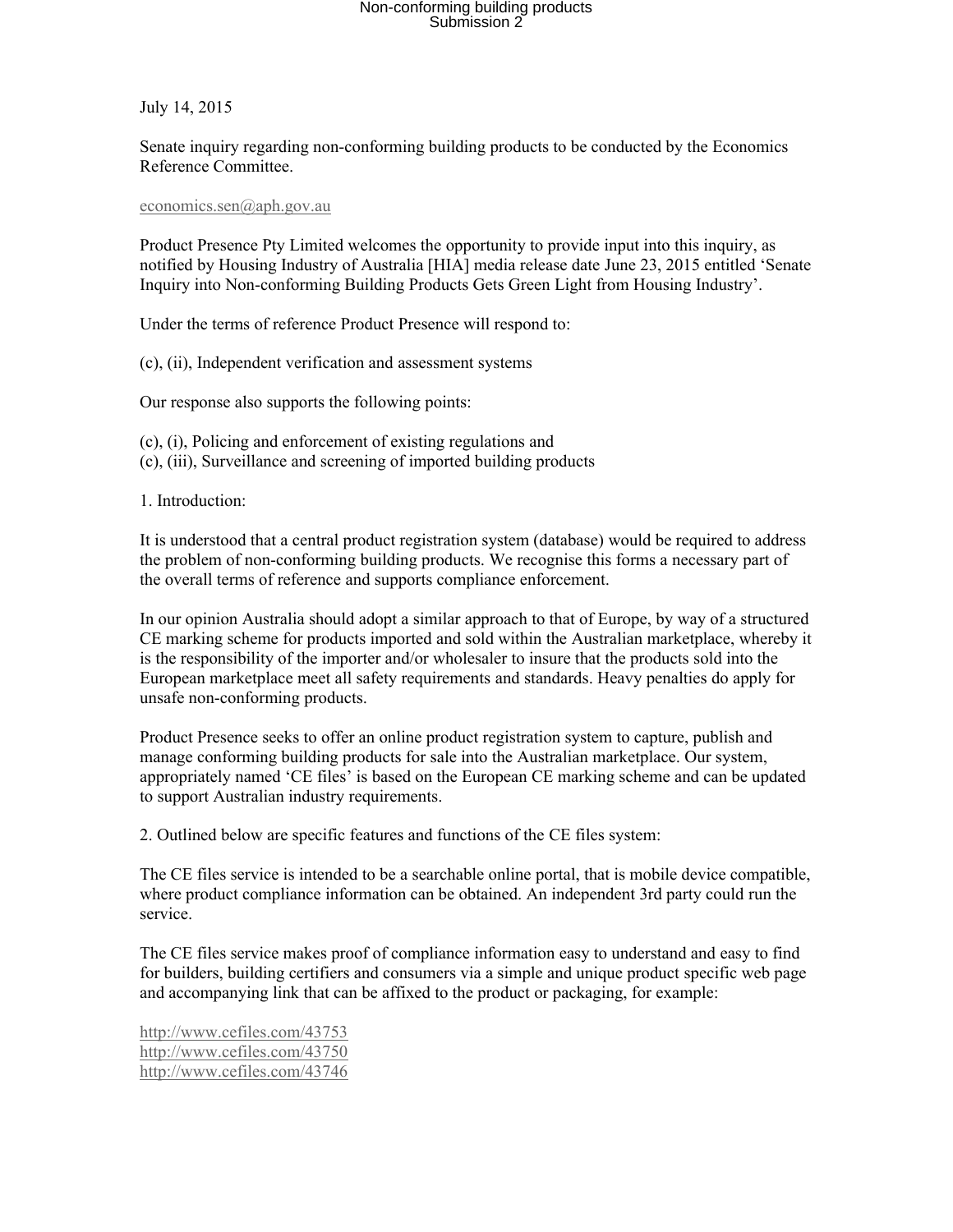It is also planned to have product specific information pages accessible via product barcodes. This feature is currently in development.

Each CE files product information page would aim to accommodate and complement existing compliance schemes already operating through various industry groups, such as windows, engineered wood products and steel, for example: <http://www.steelcertification.com/details1.html>

Cross-referencing would be facilitated via the uploading of supporting files or by adding a web link to existing industry information and schemes.

The intention of the online service is to provide a simple, single point of reference for users to find relevant technical information about a building product to show that it meets the minimum requirements under Australian Standards and the Building Code of Australia.

The online service will require the company manufacturing or supplying the product to be approved before allowing that company to put forward individual products for listing.

Each individual product will also require checking and approved prior to publication.

The register will provide information about the product, including testing and certification information and supporting documentation.

Additionally, we suggest that CE files users, are notified when products are found to be faulty or non-compliant.

3. The key features and benefits of the CE files system are:

Instant and direct access to unique product information pages via a web link applied to the product or packaging.

Product specific information pages are expected to cross-reference existing compliance schemes (in development).

Product specific information pages are also expected cross-reference product barcodes (in development).

Online company registration process with approvals controlled at both the company registration and product level.

Product conformity information is linked to a particular product and company.

Facilitates a reduction packaging cost and paper waste via the use of e filing.

Provides access to up to date product data in real time by allowing manufacturers to instantly deploy new documents and updates.

Does not require extensive support due to simplified user interface design. Each product page takes around 5mins for a product owner to create via a simple form, without any web development skills.

Scalable and stable platform that may be expanded over time as customer requirements change.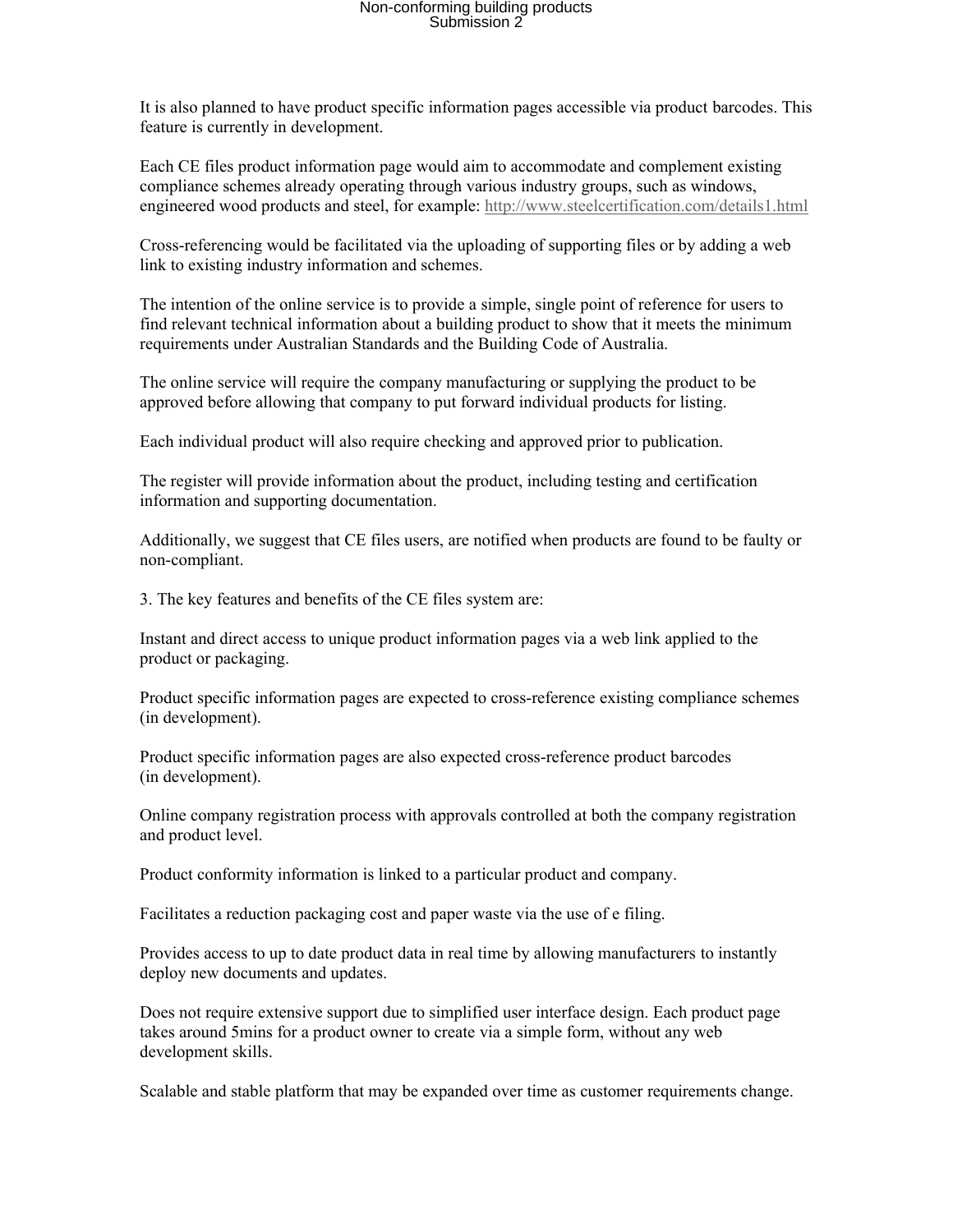It is a mobile compatible solution that is available to users 24 hours a day 7 days a week.

4. Further Information:

The solution is currently being developed further after consultation with EU industry bodies; the current system can be viewed at: [http://www.cefiles.com](http://www.cefiles.com/)

Our CE files system would be re-configured and re-deployed to accept Australian industry data as identified by Product Presence.

5. Recommendations:

To serve manufacturers and users, an independent data base solution is needed which meets the following conditions:

Product information pages must be accessible for downloading to any one at any time without registration or the like.

Access to product information pages must be direct and unambiguous.

Product information must be accessible throughout a mandatory period of time after the products were last placed on the market.

Product information that has been published for download must under no circumstances be modified.

Where applicable, additional documents that may be required according to the relevant regulation need to be provided.

6. Further Recommendations:

Implementation of the CE files system that fulfills the requirements set out in points  $2 \& 3$ .

Implementation carried out in a staged format, to address the needs of each product type/category.

Implemented system is to include a summary of approved installation arrangements in each product information page.

Implemented system is to include a summary of excluded installation arrangements in each product information page.

7. Closing Statement:

The advantage is obvious: there is one contact point for building product information from multiple manufacturers instead of multiple state or individual contact points. The service would also facilitate trade and further promote supply of safe and compliant products to the building industry.